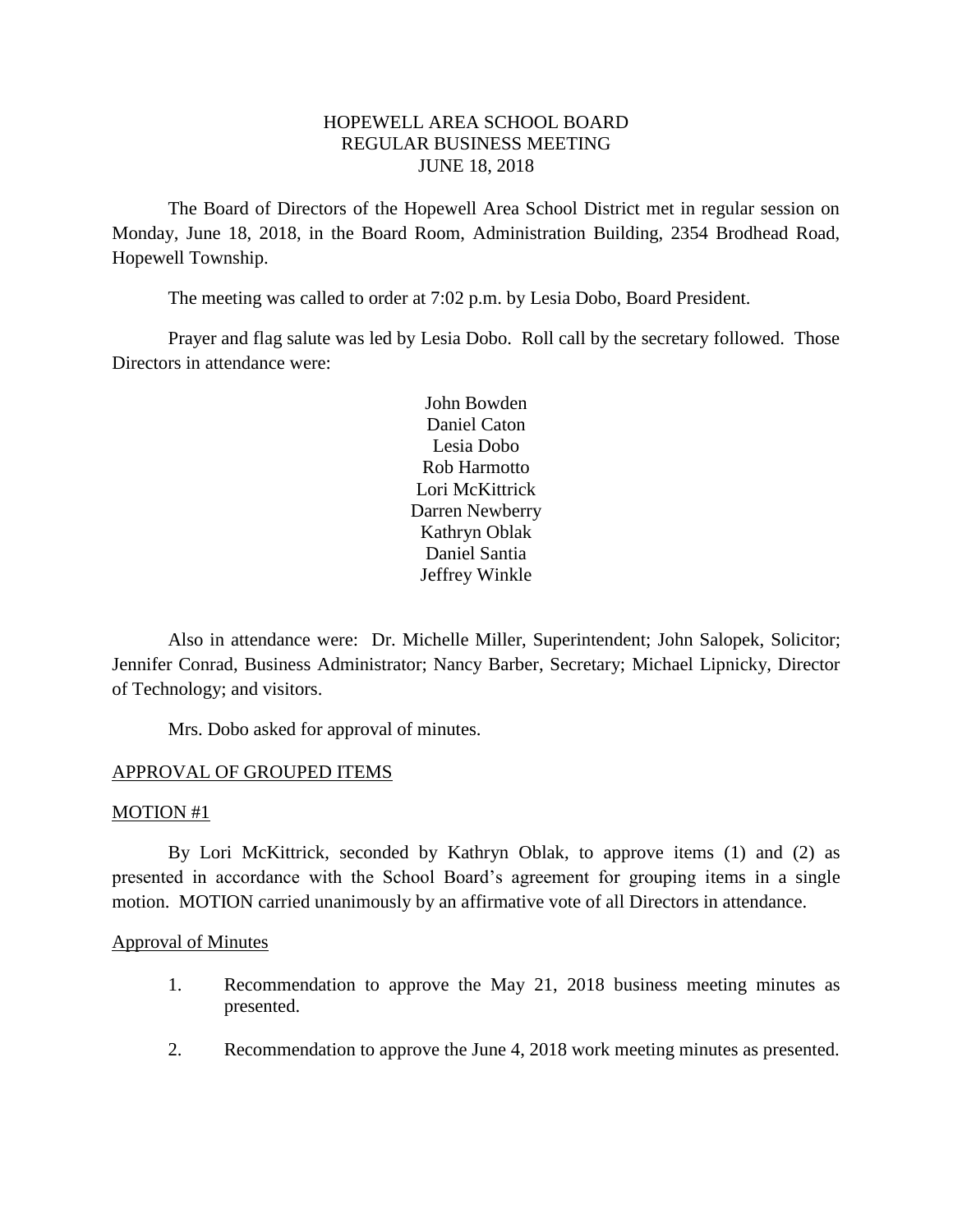# APPROVAL OF GROUPED ITEMS

# MOTION #2

By John Bowden, seconded by Rob Harmotto, to approve items (1) through (3) as presented in accordance with School Board's agreement for grouping items in a single motion. MOTION carried unanimously by an affirmative vote of all Directors in attendance.

## Tax Collectors' Report

1. Recommendation to accept report for taxes collected for the month of May 2018, as presented, and make said report a part of these minutes.

## Treasurer's Report

2. Recommendation to accept report of the Treasurer for the month of May 2018, as presented, and make said report a part of these minutes.

### Financial Statements

3. Recommendation to accept Financial Statements for the month of May 2018, as presented, and make said statements a part of these minutes.

# VISITOR'S COMMENTS

Linda Franz asked the Board if they intended to raise taxes. She is concerned that if we continue to raise taxes, community members will no longer be able to afford their homes. She asked Mrs. Conrad, Business Administrator, what cuts to the budget were considered when preparing the 2018-2019 General Fund Budget. She also was asked with taxes as high as they are, why our buildings and driveways are in such disrepair.

### EXECUTIVE SESSION

An Executive Session began at 7:15 p.m. to discuss personnel. This announcement is being made to be in compliance with Act 84 of 1986, Pennsylvania's Sunshine Law, as amended. The meeting resumed at 8:02 p.m.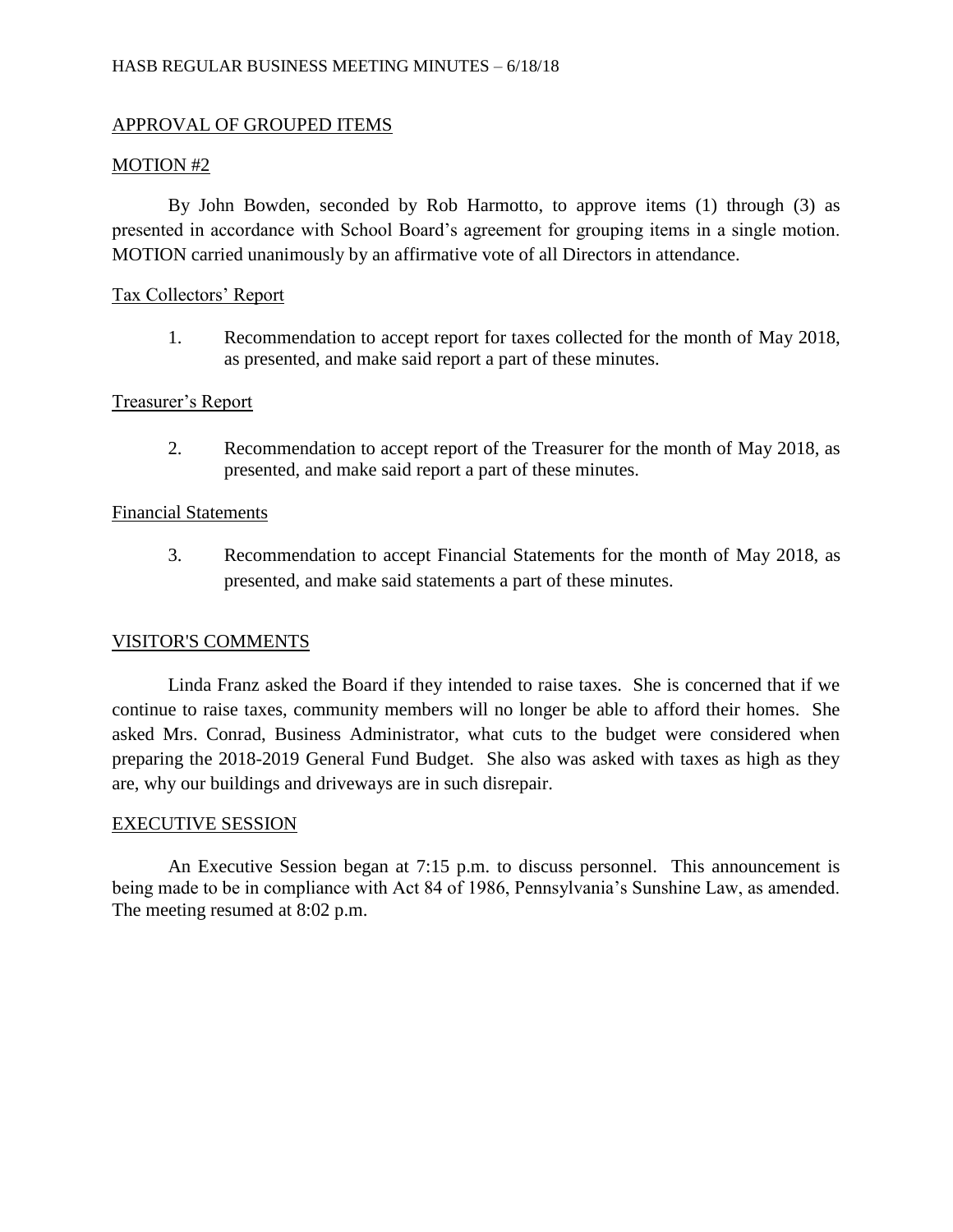At this time Mrs. Dobo asked that Committee discussion and recommendations begin.

### **Education/Curriculum/Instruction by Jeff Winkle**

#### MOTION #3

By Jeff Winkle, seconded by Kathryn Oblak, to approve the creation of the Good News Club at Independence Elementary beginning the 2018-2019 school year. MOTION carried unanimously by an affirmative vote of all Directors in attendance.

### MOTION #4

By Jeff Winkle, seconded by John Bowden, to approve the Resolution authorizing Dr. Michelle Miller to sign any and all contracts, agreements, grants and/or licenses with the Pennsylvania Department of Education. Further, said consent by Dr. Miller shall be given via electronic signature. MOTION carried unanimously by an affirmative vote of all Directors in attendance.

#### MOTION #5

By Jeff Winkle, seconded by Lori McKittrick, to approve the request of Shelly Syrko for the Senior High School cheerleaders to attend Cheer Camp at Slippery Rock University July 26, 2018 through July 29, 2018. MOTION carried unanimously by an affirmative vote of all Directors in attendance.

### **Athletics by Daniel Caton, Chair**

### MOTION #6

By Daniel Caton, seconded by Daniel Santia, to approve the payment of spring coaches beyond the regular season. MOTION carried unanimously by an affirmative vote of all Directors in attendance.

### MOTION #7

By Daniel Caton, seconded by Lori McKittrick, to approve the Pay Schedule for Event Workers for the 2018-2019 School Year. MOTION carried unanimously by an affirmative vote of all Directors in attendance.

#### MOTION #8

By Daniel Caton, seconded by Rob Harmotto, to approve the Pay Schedule for Officials for the 2018-2019 School Year. MOTION carried unanimously by an affirmative vote of all Directors in attendance.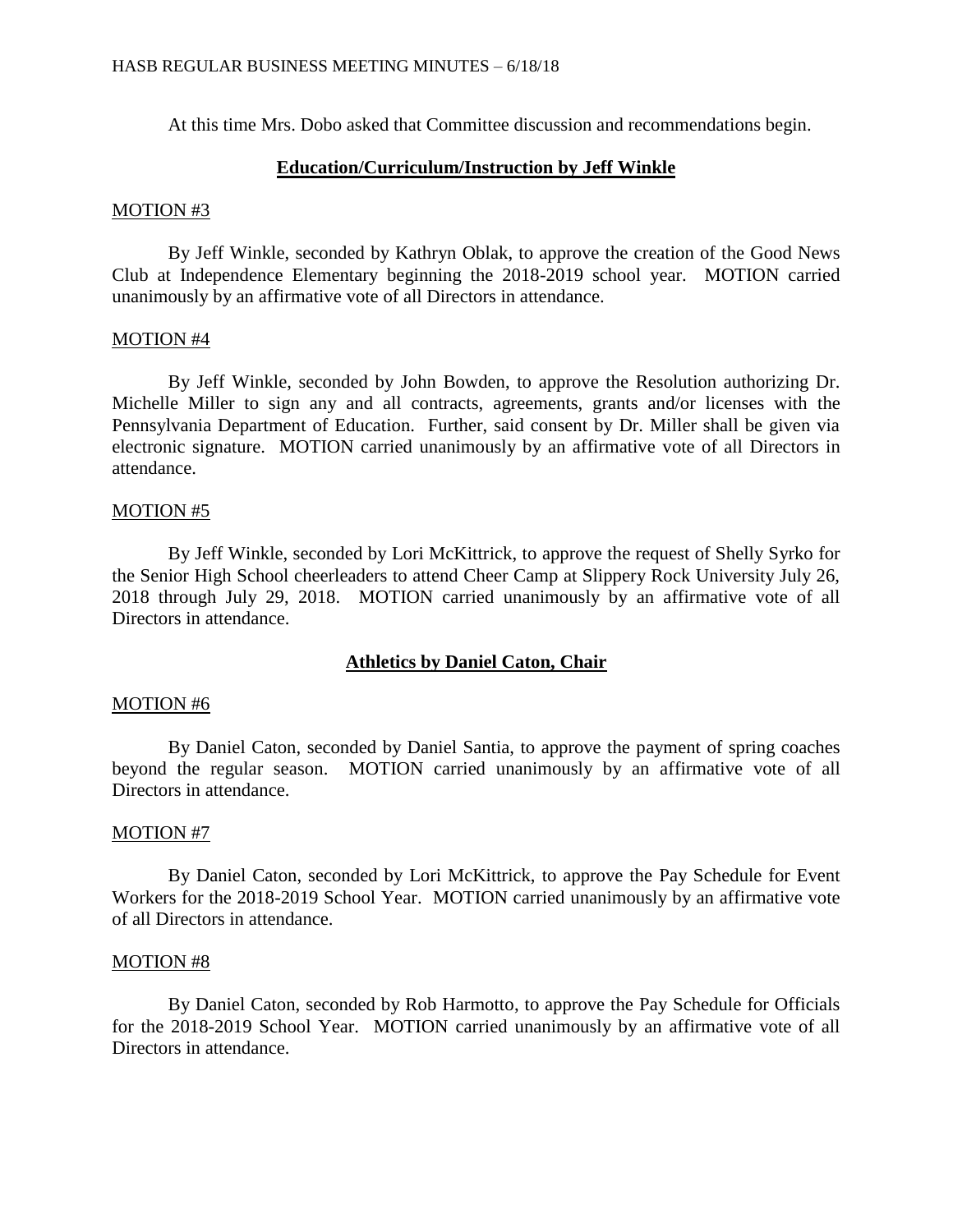## MOTION #9

By Daniel Caton, seconded by Kathryn Oblak, to approve opening the Head Softball Coach position for the 2018-2019 school year. MOTION carried unanimously by an affirmative vote of all Directors in attendance.

# **Buildings and Grounds by Daniel Santia, Chair**

### MOTION #10

By Rob Harmotto, seconded by John Bowden, to accept the proposal of Johnson Controls dated June 14, 2018 for the campus security systems project in the amount of \$709,414.00. MOTION carried by a vote of eight to one, with Mr. Santia voting no.

## MOTION #11

By Daniel Santia, seconded by Jeff Winkle, to approve the agreement for Private Industry Council, Inc. to conduct one Head Start Classroom at Hopewell Elementary School for the 2018- 2019 school year, subject to PIC receiving appropriate funding. MOTION carried unanimously by an affirmative vote of all Directors in attendance.

Mrs. Conrad reported that T-Mobile has approached the District to discuss renegotiating the Lease Agreement of the Cell Tower on the roof of the Junior High School. T-Mobile wanted to extend the contract, but at a lower rate. The District currently receive \$1,380.00 a month from the current lease. Mrs. Conrad declined to renegotiate, as this is not in the best financial interest of the District.

# **Finance and Budget by Lori McKittrick**

# APPROVAL OF GROUPED ITEMS

### MOTION #12

By Lori McKittrick, seconded by Darren Newberry, to approve items (1) through (3) and to ratify item (4) as presented in accordance with School Board's agreement for grouping items in a single motion. MOTION carried unanimously by an affirmative roll call vote of all Directors in attendance.

- 1. General Fund payments in the amount of \$376,255.59
- 2. Capital Reserve Fund payments in the amount of \$24,005.60
- 3. Cafeteria Fund payments in the amount of \$91,227.50
- 4. General Fund payments in the amount of \$545,601.33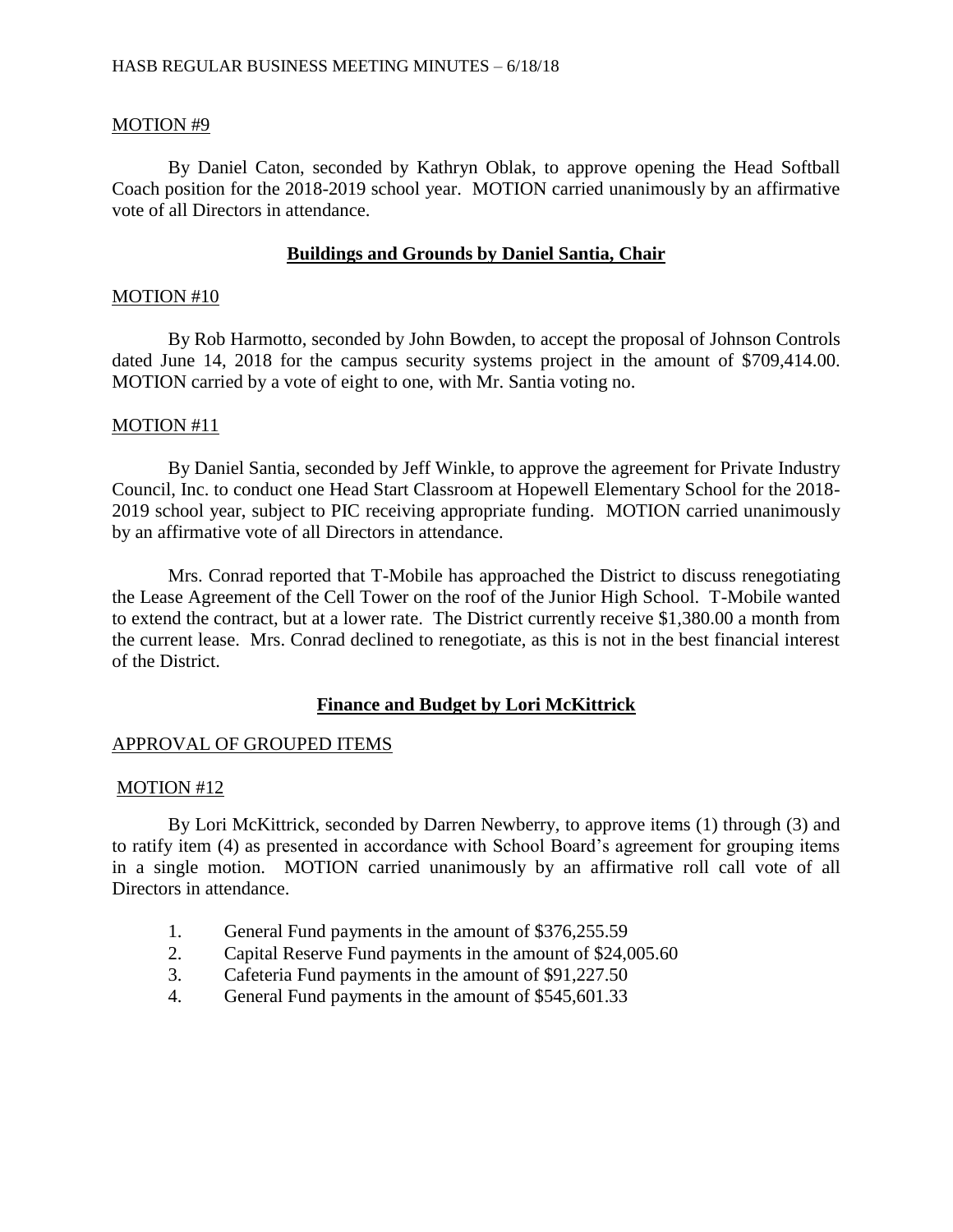## MOTION #13

By Lori McKittrick, seconded by Rob Harmotto, to approve Resolution #2-2018 a Resolution providing for adoption of the Final General Fund budget for the 2018-2019 General Fund budget, which projects revenues of \$39,121,708.00 and appropriations of \$41,239,459.00. The difference of \$2,117,751.00 will come from the Fund Balance. MOTION carried unanimously by an affirmative roll call vote of all Directors in attendance.

### MOTION #14

By Lori McKittrick, seconded by John Bowden, to approve Resolution #3-2018, a Resolution levying a tax during the 2018-2019 School Fiscal Year upon real estate within the territorial limits of the School District and fixing the rate thereof at 74.2 mills, an increase of 1 mill. MOTION carried by a vote of seven to two, with Mr. Caton and Mr. Santia voting no.

### MOTION #15

By Lori McKittrick, seconded by Kathryn Oblak, to approve Resolution #4-2018, a Resolution requesting the Chief County Assessor to direct the inspection and reassessment of all taxable property within the territorial limits of the School District to which major improvements were made after September 1, 2017, and not included in the tax duplicate certified to the Treasurer of the School District for the School Fiscal Year beginning July 1, 2018 and ending June 30, 2019. MOTION carried unanimously by an affirmative vote of all Directors in attendance.

### APPROVAL OF GROUPED ITEMS

#### MOTION #16

By Lori McKittrick, seconded by Darren Newberry, to approve items (1) through (7) as presented in accordance with School Board's agreement for grouping items in a single motion. MOTION carried unanimously by an affirmative vote of all Directors in attendance.

- 1. Resolution #5-2018, a Resolution authorizing rates of discounts and penalties on real estate taxes for the 2018-2019 School Fiscal Year.
- 2. Resolution #6-2018, a Resolution providing for the installment payment of real estate taxes during the School Fiscal Year 2018-2019.
- 3. Resolution #7-2018, a Resolution reenacting for the 2018-2019 School Fiscal Year the tax upon transfers of real estate situated within the territorial limits of the School District, the same heretofore imposed pursuant to the authority contained in the Local Tax Enabling Act.
- 4. Resolution #8-2018, a Resolution reenacting for the 2019 Calendar Year the tax upon salaries, wages, commissions, compensations, net profits, and other earned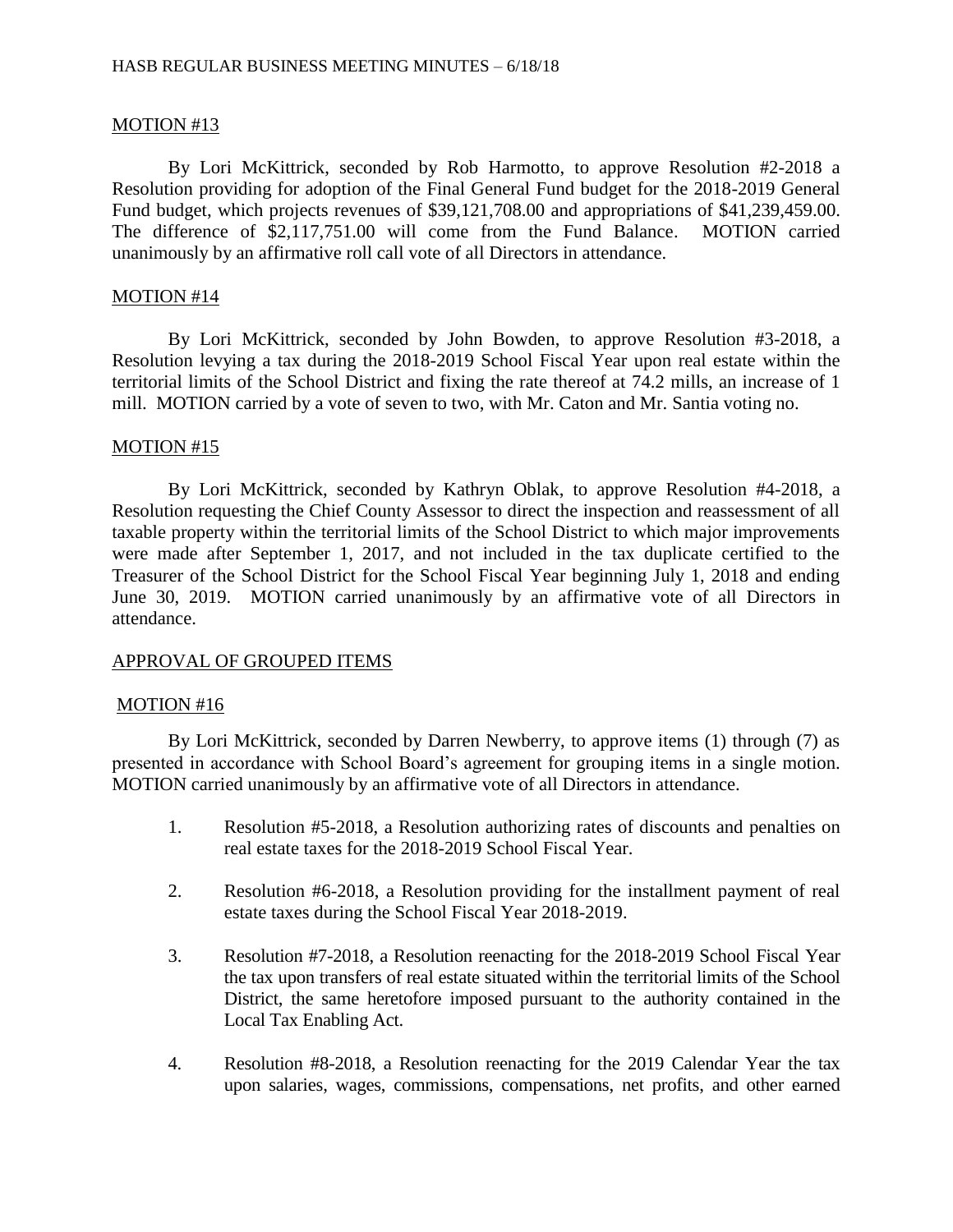income of residents, the same heretofore imposed pursuant to the authority contained in the Local Tax Enabling Act.

- 5. Resolution #9-2018, a Resolution reenacting for the 2018-2019 School Fiscal Year the tax upon natural persons engaging in an occupation within the territorial limits of the School District, the same heretofore imposed pursuant to the authority contained in the Local Tax Enabling Act.
- 6. Resolution #10-2018, a Resolution reenacting for the 2018-2019 School Fiscal Year the mercantile tax upon the gross receipts of wholesale and retail business activity performed or rendered within the territorial limits of the School District, the same heretofore imposed pursuant to the authority contained in the Local Tax Enabling Act.
- 7. Resolution #11-2018, a Resolution authorizing the Homestead and Farmstead Exclusion real estate assessment reductions for the Hopewell Area School District's Fiscal Year beginning July 1, 2018, under the provisions of the Taxpayer Relief Act (Act 1 of 2006).

# MOTION #17

By Lori McKittrick, seconded by Kathryn Oblak, to approve the contract with eSchool View to maintain the District website at a cost of \$1,932.00 for the 2018-2019 school year. MOTION carried unanimously by an affirmative vote of all Directors in attendance.

# MOTION #18

By Lori McKittrick, seconded by Rob Harmotto, to approve the renewal of the following insurance coverage through CM Regent Insurance Company for the period July 1, 2018 through June 30, 2019. MOTION carried unanimously by an affirmative vote of all Directors in attendance.

| Privacy and Network Liability      | \$10,134.00 |
|------------------------------------|-------------|
| <b>School Leaders Liability</b>    | \$15,996.00 |
| General Liability/Excess Liability | \$95,864.00 |
| Automobile                         | \$37,703.00 |
|                                    |             |

# MOTION #19

By Lori McKittrick, seconded by Daniel Santia, to approve the agreement with Frontline Technologies to provide employee replacement system (Aesop) for secretaries, aides, and nurses, for the 2018-2019 school year, in the amount of \$4,339.40. MOTION carried unanimously by an affirmative vote of all Directors in attendance.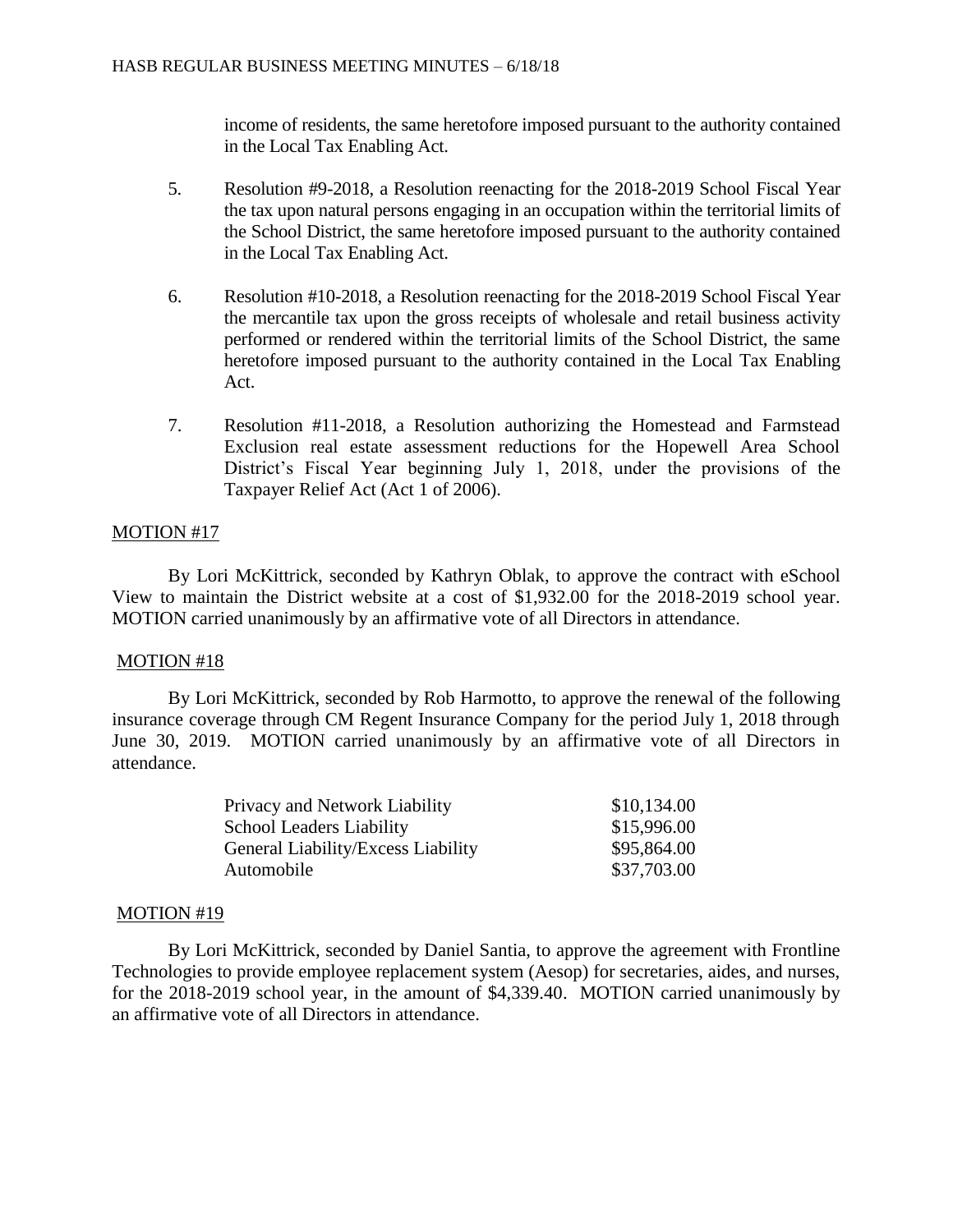# APPROVAL OF GROUPED ITEMS

## MOTION #20

By Lori McKittrick, seconded by John Bowden, to approve items (1) through (3) as presented in accordance with School Board's agreement for grouping items in a single motion. MOTION carried unanimously by an affirmative vote of all Directors in attendance.

- 1. E-Rate Category 1 services for Lit Fiber WAN through Sunesys for the 2018- 2019 school year in the amount of \$4,359.90. This cost represents Hopewell's 50% E-Rate discount of this service.
- 2. E-Rate Category 2 services for Firewall equipment and installation from Vector Resources in the amount of \$15,283.77 for the 2018-2019 school year. These costs represent Hopewell's 50% E-Rate discount. This will be funded from the capital reserve fund.
- 3. E-Rate Category 2 services for the following wireless network equipment and switching equipment from AEC Group. These costs represent Hopewell's 50% E-Rate discount. This will be funded from the capital reserve fund and can be purchased between April 1, 2018, and September 30, 2019.

| Senior High School:              | \$40,056.31  |
|----------------------------------|--------------|
| Junior High School:              | \$26,627.74  |
| Hopewell Elementary:             | \$12,140.04  |
| Independence Elementary:         | \$11,274.93  |
| <b>Margaret Ross Elementary:</b> | \$10,133.63  |
| Total:                           | \$100,232.65 |

# **Legislative by Kathryn Oblak, Chair**

### MOTION #21

By Kathryn Oblak, seconded by John Bowden, to approve Policy 248 – Unlawful Harassment. MOTION carried unanimously by an affirmative vote of all Directors in attendance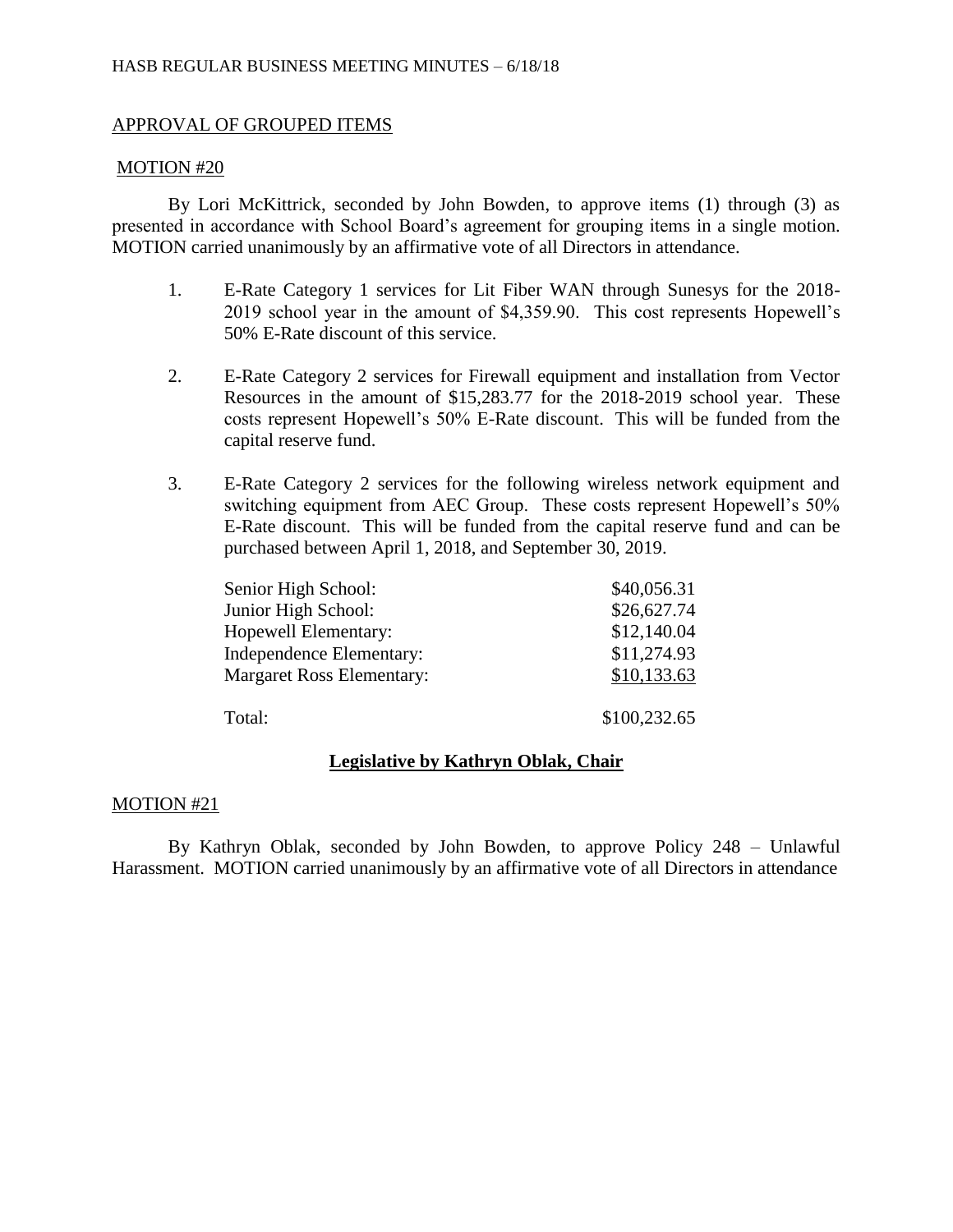# **Nutrition & Food Service by Jeff Winkle, Chair**

### MOTION #22

By Jeff Winkle, seconded by John Bowden, to approve the Agreement between the BVIU and the District to provide students with services authorized by the National School Breakfast and Lunch Program effective July 1, 2018 through June 30, 2019. This permits the BVIU to provide services accordingly for District students attending New Horizon School. MOTION carried unanimously by an affirmative vote of all Directors in attendance

## **Personnel by Rob Harmotto, Chair**

### MOTION #23

By Rob Harmotto, seconded by Darren Newberry, to approve the employment of Ken DeLisio, bus driver, effective May 16, 2018. MOTION carried unanimously by an affirmative vote of all Directors in attendance.

### MOTION #24

By Rob Harmotto, seconded by John Bowden, to accept the resignation of Andrea Pifer, substitute bus driver, effective May 15, 2018. MOTION carried unanimously by an affirmative roll call vote of all Directors in attendance.

#### MOTION #25

By Rob Harmotto, seconded by John Bowden, to accept the resignation of Elizabeth Lehman, 8<sup>th</sup> grade class sponsor. MOTION carried unanimously by an affirmative vote of all Directors in attendance.

### MOTION #26

By Rob Harmotto, seconded by Kathryn Oblak, to approve the recruitment and selection process for teachers, support staff and head coaches. MOTION carried unanimously by an affirmative vote of all Directors in attendance.

#### MOTION #27

By Rob Harmotto, seconded by Jeff Winkle, to accept the resignation for retirement of Mark Muslin, industrial arts teacher at the Senior High School, effective June 1, 2018. MOTION carried unanimously by an affirmative vote of all Directors in attendance.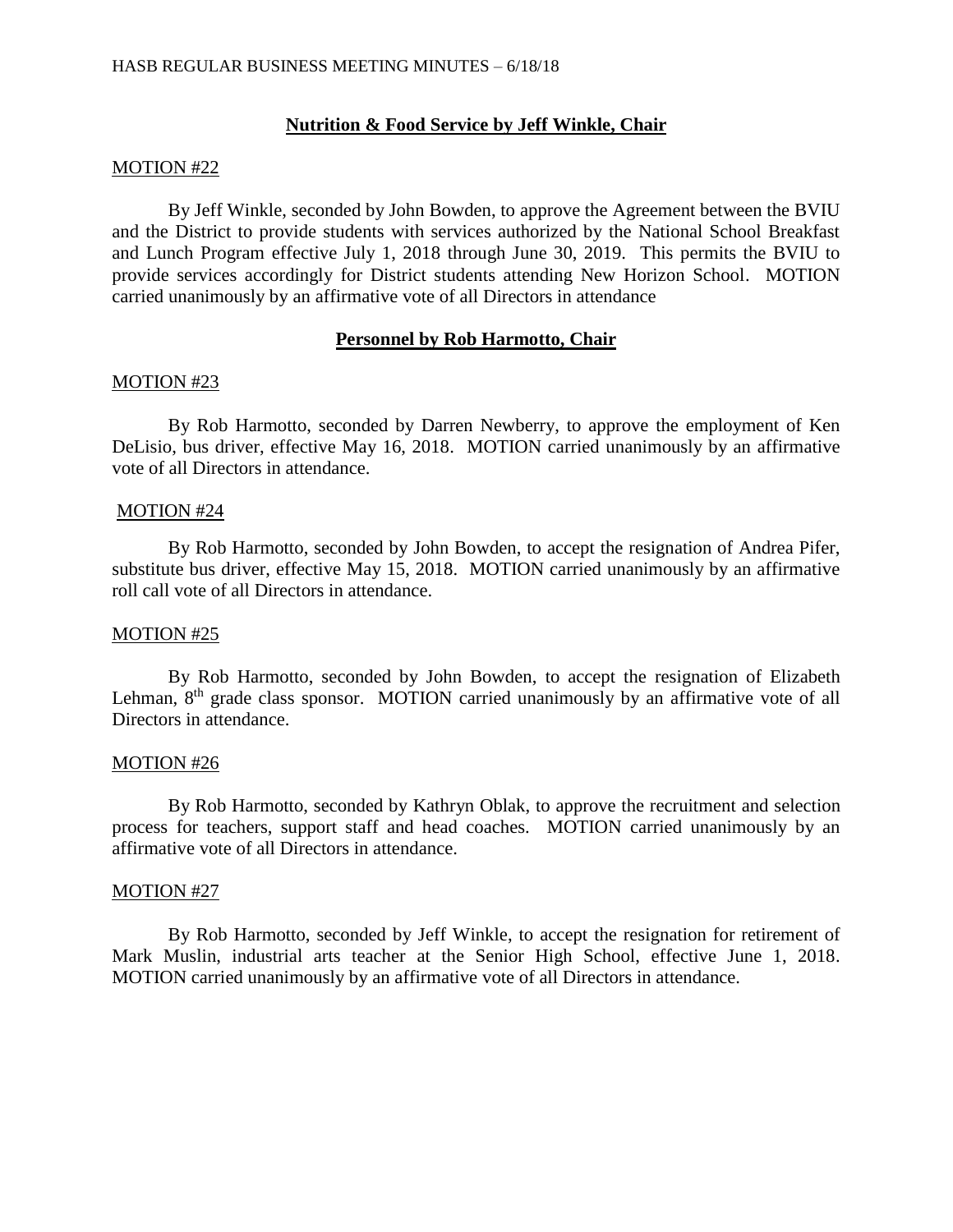## MOTION #28

By Rob Harmotto, seconded by Jeff Winkle, to accept the resignation of Lydia Martin, transportation nurse, effective July 1, 2018. MOTION carried unanimously by an affirmative vote of all Directors in attendance.

### MOTION #29

By Rob Harmotto, seconded by Jeff Winkle, to accept the resignation of Lydia Martin, transportation nurse, effective July 1, 2018. MOTION carried unanimously by an affirmative vote of all Directors in attendance.

## APPROVAL OF GROUPED ITEMS

### MOTION #30

By Rob Harmotto, seconded by Darren Newberry, to approve items (1) and (2) as presented in accordance with School Board's agreement for grouping items in a single motion. MOTION carried unanimously by an affirmative vote of all Directors in attendance.

- 1. Settlement Agreement with the Hopewell Education Association regarding Grievance No. 2017-1 related to professional development and tuition reimbursement issues.
- 2. Settlement Agreement with the Hopewell Education Association regarding Grievance No. 2017-2 related to long term substitute subcontracting issues.

### MOTION #31

By Rob Harmotto, seconded by Kathryn Oblak, to accept the resignation of Bill Kostial as Fifth Grade Department Chair, effective July 1, 2018. MOTION carried unanimously by an affirmative vote of all Directors in attendance.

### MOTION #32

By Rob Harmotto, seconded by Lori McKittrick, to create a 2 hour cafeteria server position at the Senior High School, beginning the 2018-2019 school year. MOTION carried unanimously by an affirmative vote of all Directors in attendance.

### Superintendent's Report

Dr. Miller thanked Mrs. Conrad for her hard work on the budget and Mr. Lipnicky for his work on the security plan. She congratulated Mrs. Ciucci, Mrs. Cosnek, Miss Hricik and Mr. Muslin on their retirement and thanked them for the years of service to the District.